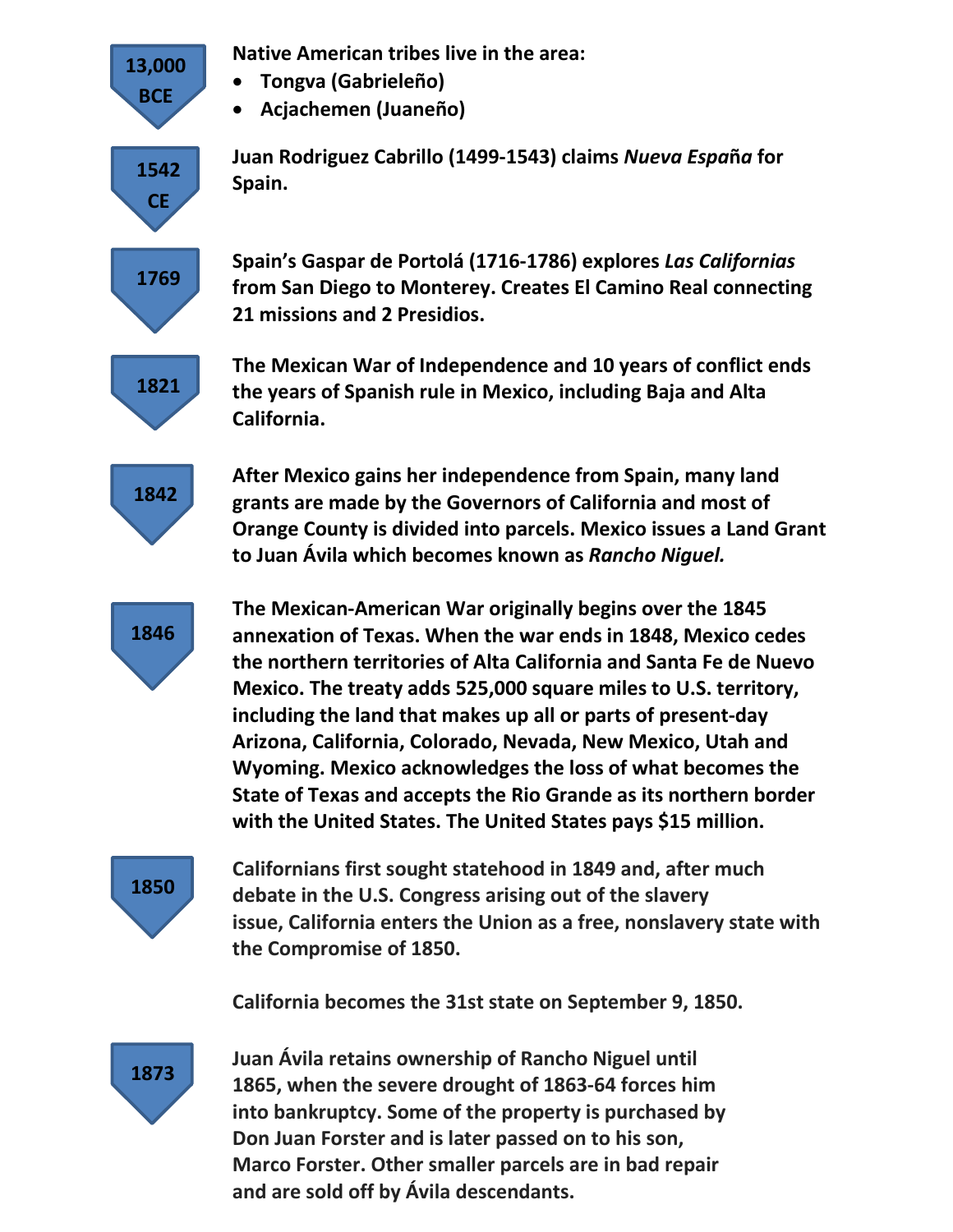**C.B. Rawson eventually buys most of the** *Rancho Niguel* **parcels and the name is changed to** *Rawson Ranch* **for a short time.** 

**In 1895, the property is purchased by Lewis Moulton and his partner, Jean Pierre Daguerre.**

**1889**

**Orange County secedes from Los Angeles County. Until 1889, the two counties were one, and Los Angeles County stretched as far south as present-day San Clemente.**

**Orange County can trace its origins back to an 1869 scheme to create an Anaheim County out of the Los Angeles County's rural south. Secessionists argued that the long distances separating Anaheim from the county courthouse and administrative offices in Los Angeles justified the division. Wrote James Guinn, a local historian and longtime supporter of county division:**

*A trip to the county seat and return required two days...travel over hot and dusty roads in the summer time… and through mud and mire in the winter time. Bridges there were none, and often during the rainy season, the rivers swollen to raging torrents cut off all communication with the metropolis for weeks at a time.* 



**In February of 1895, Louis Moulton purchases Niguel Ranch (Rawson's 17,000 acres), and a few months later Jean Pierre Daguerre buys a one-third interest in it. From time to time, they acquire other bits of property not belonging to the original grant, until the ranch comprises 21,723 acres.**



*Niguel Ranch* **is commonly, but not officially, called**  *Moulton Ranch.*

**Ross Cortese's** *Rossmoor Corp.* **develops** *Leisure World – Laguna Hills.*

**1977**

*Leisure World Historical Society of Laguna Hills* **is established.**